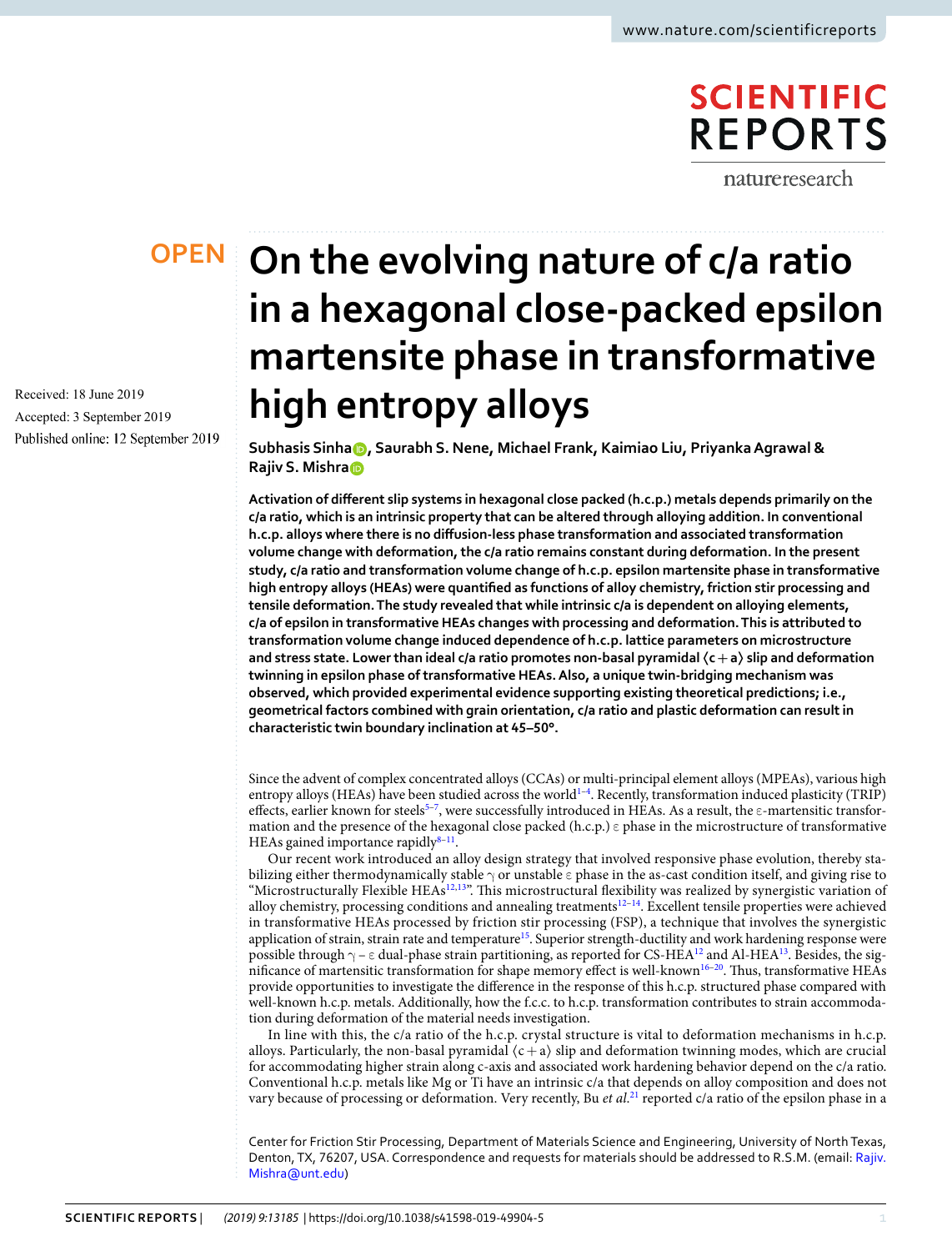

<span id="page-1-0"></span>**Figure 1.** (**a**) XRD plots in various conditions; c/a ratio as a function of (**b**) HEA (**c**) specimen condition; (**d**) phase fraction as a function of specimen condition; (**e**) transformation volume as a function of c/a ratio.

Fe<sub>50</sub>Mn<sub>30</sub>Co<sub>10</sub>Cr<sub>10</sub> dual-phase HEA. The present study investigates the c/a of  $\epsilon$  (h.c.p.) phase in five transformative HEAs as a function of alloy composition (in the as-cast condition). Also, the effect of subsequent friction stir processing and deformation on the c/a ratio of the ε (h.c.p.) phase is investigated for all the alloys. Therefore, this study aims to elucidate the ε-phase controlled deformation mechanisms in transformative Fe-Mn-Co-Cr-Si containing HEAs through quantification of the c/a ratio of the  $\varepsilon$  (h.c.p.) phase and transformation volume change in these alloys.

# **Results and Discussion**

**Evolution of c/a ratio and transformation volume.** The lattice parameters and c/a ratios of ε (h.c.p.) phase in five HEAs (described in Methods) in as-cast, as-FSP and tensile deformed conditions were obtained from the peak positions in X-ray diffraction (XRD) plots (Fig. [1\(a\)\)](#page-1-0). Peak broadening was also analyzed from the XRD plots. The full width at half maximum (FWHM) for the  $\varepsilon$  (h.c.p.) peak at  $2\theta \approx 47^\circ$  increased from as-cast to as-FSP to deformed condition ('ω' values from Pseudo-Voigt function fitting are 0.39, 0.59 and 0.76 for as-cast, as-FSP and deformed CS-HEA, respectively). Similar peak broadening is also observed in Al-HEA and Cu-HEA from as-cast to deformed condition. This peak broadening is attributed to crystal lattice distortion (micro-strain) and stacking faults. Weak beam dark field imaging carried out on TEM foil obtained from as-FSP CS-HEA,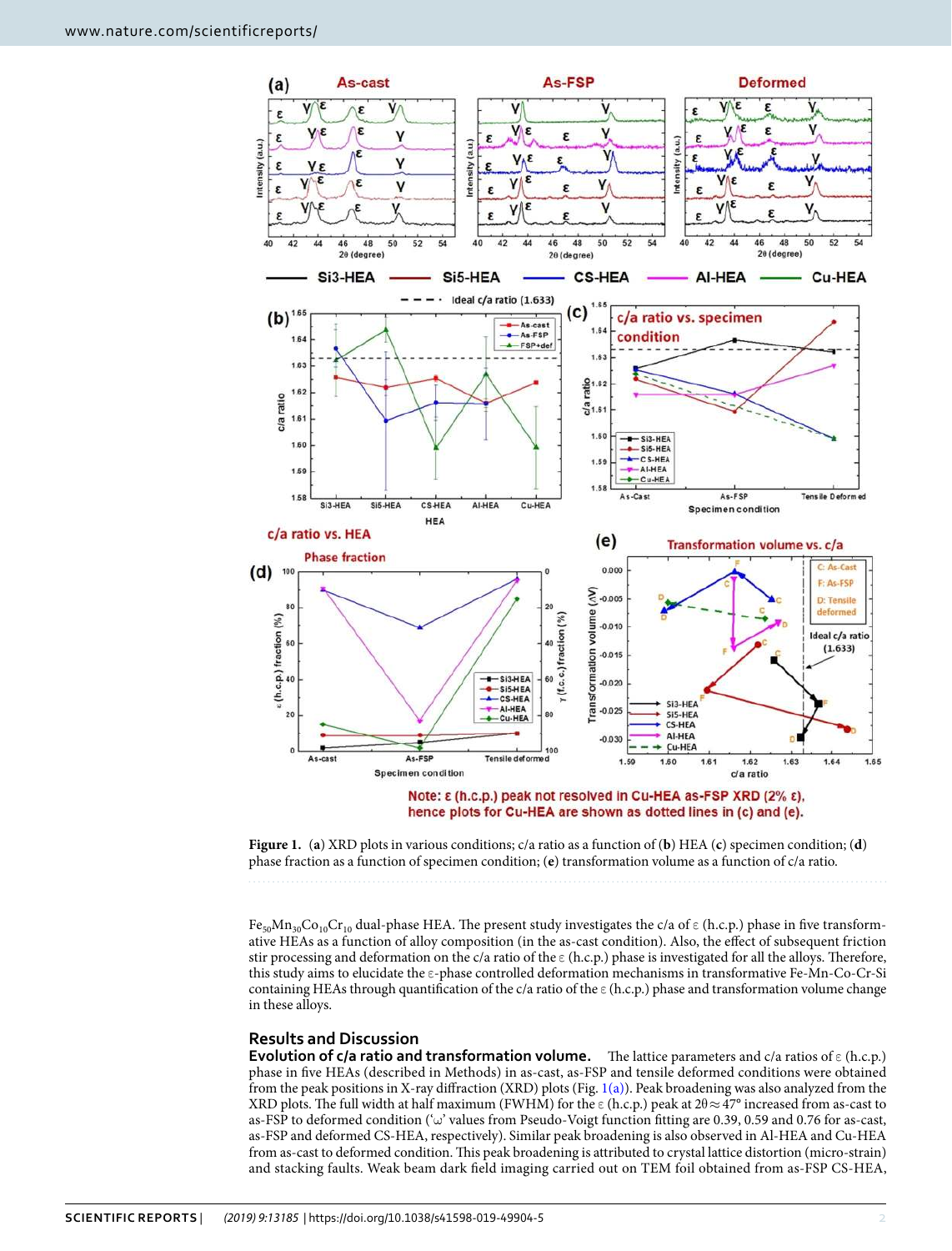

<span id="page-2-0"></span>**Figure 2.** (**a**) Weak beam dark field TEM image to show stacking faults in as-FSP CS-HEA, (**b**) 1120 zone axis TEM diffraction pattern from ε (h.c.p.) phase in as-cast CS-HEA for estimation of c/a ratio, (**c**) example of Shoji-Nishiyama orientation relationship (SN OR) from microstructure of as-cast Si5-HEA, and (**d**) schematic to explain SN OR.

confirms the presence of stacking faults as shown in Fig.  $2(a)$  (marked by yellow arrow). Some peak shift can be also observed for  $\gamma$  (f.c.c.) peaks in Fig. [1\(a\),](#page-1-0) which could possibly be due to phase separation or chemi-cal ordering. Figure [1\(b\)](#page-1-0) shows the variation of  $\varepsilon$ -phase c/a ratio in all five HEAs in various conditions. In the as-cast condition, the c/a ratio of the  $\varepsilon$  (h.c.p.) phase in these HEAs is similar to Mg. Bu *et al.* reported  $\varepsilon$  (h.c.p.)  $c/a = 1.616$  in a Fe<sub>50</sub>Mn<sub>30</sub>Co<sub>10</sub>Cr<sub>10</sub> dual-phase HEA<sup>[21](#page-11-12)</sup>. Among the present HEAs in the as-cast condition, Al-HEA has  $c/a = 1.616$ , while others are slightly higher, although all have  $c/a$  less than ideal value of 1.633. Stanford and Dunne reported that in Fe-Mn-Si shape memory alloys, Si increases c/a ratio, while Mn decreases c/a ratio; however, the effect of Si is 25 times stronger than that of  $Mn^{22}$  $Mn^{22}$  $Mn^{22}$ . Among the present HEAs, Si3-HEA has the lowest Si content and the highest Mn content. Yet, the c/a ratio of Si3-HEA is slightly higher than the other four HEAs. This difference from the shape memory alloys reported earlier<sup>[22](#page-11-13)</sup> is attributed to the presence of Co (which itself is h.c.p.) in these HEAs that influences the lattice distortion. The decreasing order of the c/a ratio is Si3-  $HEA > CS-HEA > Cu-HEA > Si5-HEA > Al-HEA$ . CS-HEA (c/a = 1.6254) is closest to Si3-HEA (c/a = 1.6258) due to the higher h.c.p. Co content. The c/a ratio of ε (h.c.p.) in as-cast CS-HEA was also verified from TEM diffraction pattern (DP) shown in Fig. [2\(b\)](#page-2-0) (c/a obtained from TEM DP was 1.628). Cu-HEA and Al-HEA have the same Co-content as CS-HEA, but the addition of f.c.c. stabilizers (i.e., Cu or Al) decreases c/a ratio. Among the latter two, Cu has smaller atomic radius and lattice constant than Al. Therefore, Cu-HEA shows only slightly reduced c/a than CS-HEA, while Al-HEA shows the lowest c/a in as-cast condition.

However, note that the difference in c/a ratio with alloy composition is least in as-cast condition and most in tensile deformed condition. Figure [1\(c\)](#page-1-0) shows that CS-HEA and Cu-HEA show decrease in c/a with processing and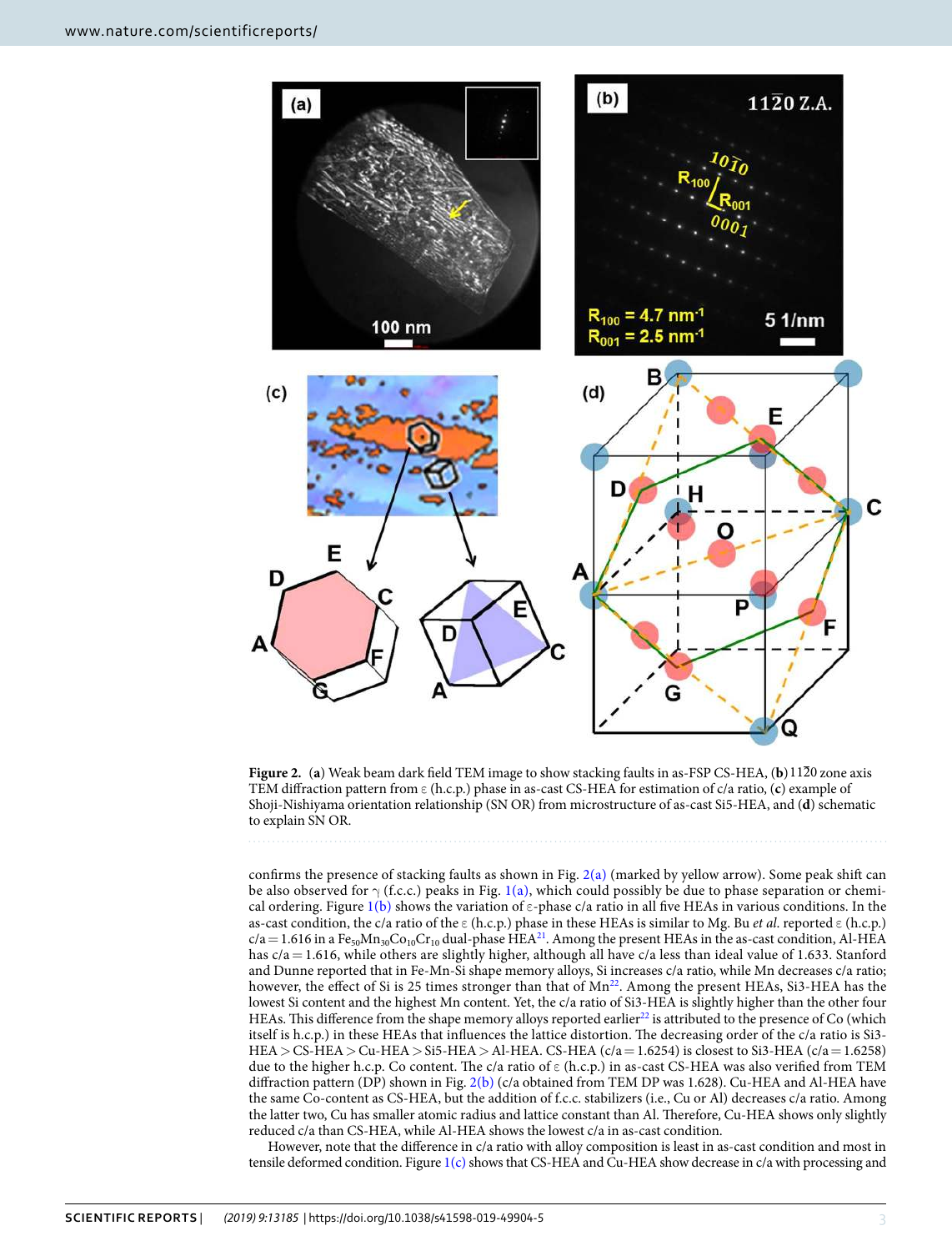deformation, while Al-HEA shows increase in c/a. The trend in Si3-HEA is similar with CS-HEA, while the trend in Si5-HEA is similar with Al-HEA. The individual trends (of the different alloys) are attributed to the combined effect of alloy chemistry, responsive phase evolution, elastoplastic deformation characteristics and transformation volume change. Flexible microstructural evolution in these alloys with processing and deformation<sup>[12](#page-11-6)[–14](#page-11-8)</sup> indicates that the change in c/a is related to microstructural evolution. Therefore, phase fractions as a function of specimen condition are shown in Fig. [1\(d\)](#page-1-0). Si3-HEA and Si5-HEA are  $\gamma$  (f.c.c.) dominant in all three conditions (as-cast, as-FSP and deformed). CS-HEA and Al-HEA exhibit most responsive phase evolution based on  $\gamma$  to  $\varepsilon$  transformation; while Cu-HEA transforms to ε-dominant microstructure after deformation although as-cast and as-FSP conditions have small fractions of ε-phase. Therefore, the latter three alloys are more interesting for studying ε-phase.

Comparing CS-HEA and Al-HEA in Fig.  $1(d)$  confirms they have similar  $\epsilon$ -fraction in as-cast and tensile-deformed conditions (both ε-dominant); however, in as-FSP condition both show dual phase microstructure, with higher  $\gamma$  in Al-HEA and higher ε in CS-HEA. Interestingly, c/a ratios of these two alloys are different in as-cast and deformed conditions, while the ratios converge to similar values in as-FSP condition (Fig.  $1(c)$ ). These observations indicate two important points. First,  $c/a$  ratio of  $\epsilon$  (h.c.p.) is stabilized in dual-phase microstructure (with significant fraction of both phases) rather than microstructure tending towards single-phase. For the same reason, Si3-HEA and Si5-HEA also showed larger variation in c/a despite remaining γ-dominant with small change in ε-fraction as a result of FSP and deformation. Second, in the deformed condition, ε-fractions in CS-HEA and Al-HEA are almost similar but c/a decreases in CS-HEA, while it increases in Al-HEA. Therefore, the c/a ratio in deformed specimen also depends on whether the  $\varepsilon$  is just transformed  $\varepsilon$ , or deformed  $\varepsilon$  that has accommodated some strain. The as-FSP microstructure of Al-HEA had high  $\gamma$ -fraction (Fig. [1\(d\)\)](#page-1-0). Relatively higher phase transformation occurred to reach 95%  $\varepsilon$ -fraction after tensile deformation<sup>[13](#page-11-7)</sup>, but a significant amount of this ε was a newly-formed transformation product rather than as-processed ε. On the other hand, CS-HEA retained 69%  $\epsilon$ -fraction after FSP, which then increased to 95% after tensile deformation<sup>[12](#page-11-6)</sup>. Thus, lower phase transformation occurred and the microstructure was comprised of considerably work-hardened ε. Intrinsic c/a ratio is related to electronic configuration<sup>[23](#page-11-14)</sup>. Therefore, conventional h.c.p. metals like Mg or Ti do not exhibit changes in their c/a ratio with annealing or deformation, except showing variation due to alloying<sup>[24](#page-12-0)</sup>. Although  $c/a$  change with large strain was recently reported for tetragonal crystal structure<sup>[25](#page-12-1)</sup>,  $c/a$  ratio is usually related to bond strength and elastic deformation. Therefore, c/a variations with deformation in the present study are partly related to elastoplastic deformation. CS-HEA and Al-HEA differ in the amounts of as-FSP ε and the amount of phase transformation taking place during deformation. The amount of  $\varepsilon$  undergoing elastoplastic deformation at low strain is different in the two alloys. Nanoindentation of as-cast CS-HEA and Al-HEA in our previous work<sup>[26](#page-12-2)</sup> illustrated that Al-HEA shows greater inherent resistance to deformation in the elastoplastic regime than CS-HEA (characterized by larger elastic regions between short displacement bursts in Al-HEA than CS-HEA). Therefore, higher volume of newly formed ε undergoes elastoplastic deformation in Al-HEA but the magnitude of distortion is low. Additionally, the effect of the volume change due to transformation must be taken into account.

<span id="page-3-0"></span>The transformation volume change ( $\Delta$ V) was calculated using Eqs [\(1–](#page-3-0)[3\)](#page-3-1)<sup>[22](#page-11-13)</sup>.

$$
V_{\text{fcc}} = a_{\text{fcc}}^3
$$
, where  $a_{\text{fcc}} =$  lattice constant of f.c.c. (1)

$$
V_{\text{hcp}} = \frac{\sqrt{3}}{2} a_{\text{hcp}}^2 c_{\text{hcp}}, \text{ where } a_{\text{hcp}}, c_{\text{hcp}} = \text{lattice constants of h.c.p.}
$$
 (2)

$$
\Delta V = \frac{2V_{\text{hcp}} - V_{\text{fcc}}}{V_{\text{fcc}}}
$$
\n(3)

<span id="page-3-1"></span>The dimensional changes along c-axis and perpendicular to c-axis resulting from transformation induced vol-ume change are important<sup>[27](#page-12-3)</sup>. Additionally, there would be constraints imposed by the f.c.c.-h.c.p. crystallographic orientation relationship. Larger the volume change, greater would be the net decrease in dimension perpendicular to the c-axis to accommodate the volume change. Figure [1\(e\)](#page-1-0) shows  $\Delta V$  plotted as a function of c/a ratio for the present HEAs in various conditions. Al-HEA shows increase in magnitude of ∆V from as-FSP to deformed state, while CS-HEA shows decrease in  $|\Delta V|$ . Since CS-HEA shows lower  $|\Delta V|$ , there is no change in a<sub>hcp</sub> dimension from as-FSP to deformed state; while  $c_{\text{hcp}}$  decreases, resulting in lower c/a (Supplementary Table S1). Also note that, a<sub>fcc</sub> does not change for CS-HEA from as-FSP to tensile deformed condition. On the other hand, Al-HEA with higher  $|\Delta V|$  undergoes greater decrease in  $a_{hcp}$  and slight increase in  $c_{hcp}$ , resulting in higher c/a., while  $a_{fcc}$ decreases (Table S1).

Earlier researchers reported volume expansion (positive ∆V) associated with f.c.c. to body centered cubic (b.c.c.) or body centered tetragonal (b.c.t.) martensitic transformation in ferrous alloys[28](#page-12-4)[,29](#page-12-5); while, Stanford and Dunne obtained negative ∆V for f.c.c. to h.c.p. martensite transformation in six of their shape-memory alloys and one alloy showed "anomalous" positive ∆V[22](#page-11-13). Earlier work on 13% Mn steel also showed volume contraction for  $\gamma \rightarrow \epsilon$  transformation<sup>[30](#page-12-6)</sup>. Recently, Wei *et al.* showed volumetric contraction associated with martensitic trans-formation in metastable Fe<sub>45</sub>Mn<sub>35</sub>Co<sub>10</sub>Cr<sub>10</sub> HEA<sup>[31](#page-12-7)</sup>. The present HEAs show negative ∆V, indicating volumetric contraction. However, the magnitude of ∆V represents the reversibility of the martensitic transformation and is important for shape memory effect<sup>[32](#page-12-8)</sup>. And, while martensite reversibility was predicted from changes in  $c/a$  ratio previously<sup>[33](#page-12-9)</sup>, transformation volume is a more appropriate measure of reversibility<sup>[22](#page-11-13)</sup>. Lower  $|\Delta V|$  corresponds to higher reversibility and shape memory effect. Based on |∆V|, the present study shows that martensite reversibility is highest in CS-HEA. In general, CS-HEA, Al-HEA and Cu-HEA have lower |∆V| compared to Si3-HEA and Si5-HEA, hence the former three HEAs are better candidates for shape memory effect.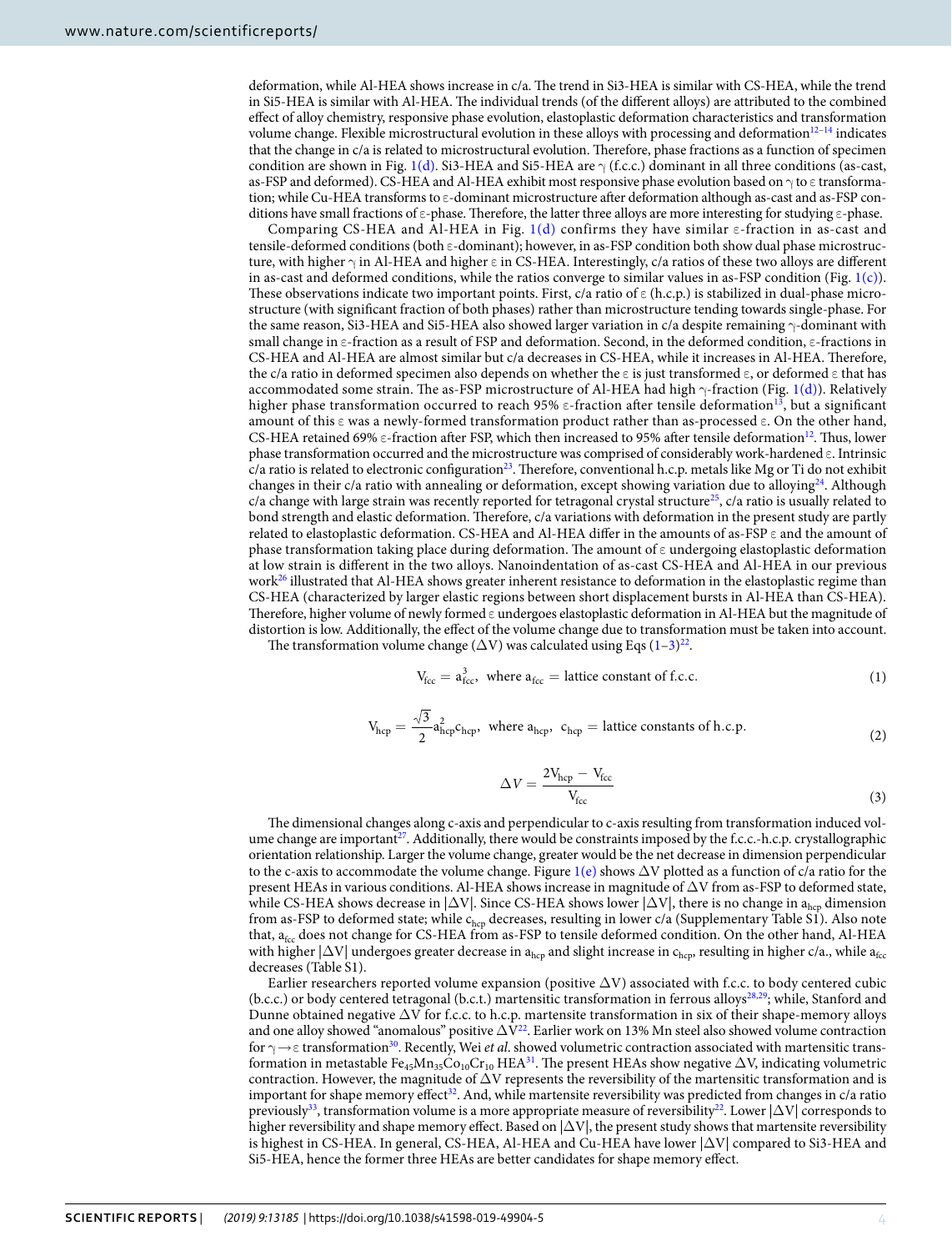The dimensional changes along a-axis and c-axis during f.c.c. to h.c.p. transformation are the origin of the stress-state dependence of c/a ratio. The Shoji-Nishiyama (SN) orientation relationship (OR) for  $\gamma$  (f.c.c.) to  $\varepsilon$ (h.c.p.) phase transformation is given by  $30$ 

$$
(111)_{\gamma}/\mathcal{N}(0001)_{\epsilon} \text{ and } [10\bar{1}]_{\gamma}/\mathcal{N}[11\bar{2}0]_{\epsilon} \tag{4}
$$

We also observed the SN relationship in the microstructure of as-cast Si5-HEA alloy in an earlier study<sup>[11](#page-11-5)</sup> (Fig. [2\(c\)\)](#page-2-0). The  $\gamma$  (f.c.c.) to  $\varepsilon$  (h.c.p) transformation requires shear and shuffle of atoms<sup>[34,](#page-12-10)[35](#page-12-11)</sup>. The schematic in Fig. [2\(d\)](#page-2-0) shows two f.c.c. unit cells, one on top of the other. (111) plane of the top unit cell is marked with yellow dotted line (ABC). According to SN OR, when f.c.c. → h.c.p. transformation takes place, the (111) of f.c.c. becomes the basal (0001) of the h.c.p. and [1120] direction of h.c.p. coincides with [101] direction of f.c.c. Therefore, the possible orientation of the basal (0001) plane of h.c.p. is marked by green solid line (AGFCED). This comprises the face-center atoms D and E (red color) above the APCH plane and atoms G and F (red color) from the unit cell below, along with the corner atoms A and C (blue color).

As a result of this OR, the atomic arrangement of A, G, F, C, E and D would require angular distortion to attain the atomic arrangement of the h.c.p. basal plane but all these atoms are coplanar on the habit plane ((111) of parent f.c.c.). In contrast, the distortion required perpendicular to this plane to create the c-axis of the h.c.p. unit cell would involve displacement or shuffle of atoms that are out of the habit plane, in a direction perpendicular to the habit plane. Therefore, the latter distortion is more dependent on the stress-state. This anisotropic distortion makes c/a ratio sensitive to stress-state and ∆V corresponds with the relative dimensional changes along a-axis and c-axis. In short, f.c.c. to h.c.p. transformation involves ∆V that is dependent on stress-state and hence, c/a ratio of  $\varepsilon$  (h.c.p.) phase is responsive to processing and deformation.

**Contribution of slip modes to deformation.** Schmid factor (SF) indicates the propensity for activation of various deformation modes<sup>[36](#page-12-12)</sup>, although non-Schmid twinning in h.c.p. metals is quite common<sup>[37](#page-12-13)</sup>. SF analysis was performed for as-FSP and tensile-deformed specimens of CS-HEA, Al-HEA and Cu-HEA. Figure [3\(a\)](#page-5-0) shows a theoretical random distribution of grains colored by tensile axis inverse pole figure (IPF) orientation. For example, a grain with [1011] along the tensile axis (TA) is colored magenta; another grain with [0001] along TA is colored red and so on. The favorable slip systems for the grains in Fig.  $3(a)$  are shown in Fig.  $3(b)$ . The related SF distribution (Fig. [3\(b\)](#page-5-0)) is colored by the most favorable slip system (e.g. grains favoring basal slip are red) and the corresponding SF values are labeled on the respective grains. For instance, a basal oriented grain would have highest SF for pyramidal  $\langle c + a \rangle$  slip, while [1011] oriented grain would have highest SF for prismatic slip.

Figure [3\(c\)](#page-5-0) shows experimental SFs along tensile axis, plotted as a function of  $\epsilon$ -fraction. The as-FSP specimens show larger variation in average SFs of the different slip modes compared to tensile deformed specimens. The smaller range of SF values in tensile deformed specimens (that have higher ε-fraction than as-FSP specimens) indicates a tendency to attain stable deformed texture. Again, the as-FSP state shows similar range of SFs in all three alloys and deformed state shows similar range in all three alloys; but the spread in as-FSP state is different from that in tensile deformed state, because FSP induces partial deformation-induced grain rotation. Subsequently, tensile deformation involves further grain rotation. Therefore, the SFs characteristic of the as-FSP state correspond to the intermittent stage of grain rotation; and the set of SFs in the tensile deformed state corresponds to the stable end orientation of grains after further rotation.

Also, in all three alloys, SF of basal system is lower in as-FSP condition  $(<0.3$ ) and increases from as-FSP to deformed condition (>0.3), while SF of prismatic slip decreases from 0.35–0.4 to <0.35. Pyramidal  $\langle a \rangle$  and  $\langle c + a \rangle$  slip systems have relatively higher SF (>0.4) in both as-FSP and deformed conditions. The observed SFs are attributed to the crystallographic texture along the tensile axis; specifically, in the as-FSP condition, several grains are oriented to favor prismatic and pyramidal slip (including  $\langle c + a \rangle$  in the latter) rather than basal slip. However, as deformation proceeds, ε-fraction increases to >80%, and several ε-grains undergo rotation. Therefore, the deformed microstructure shows higher basal SF than as-FSP condition.

The relative SFs of the four slip modes for the three alloys in deformed condition are presented in Fig. [3\(d\).](#page-5-0) The average SFs for basal and prismatic slip are similar, while pyramidal  $\langle c + a \rangle$  slip shows highest SF. Similar average SFs for basal and prismatic slip suggests that the stable end orientation (deformed texture) comprises equally distributed grains favorably oriented for basal and prismatic slip. This is also evident from SF distribution maps for basal slip (Fig.  $3(e1-e3)$ ) that show equally distributed grains with low SF and high SF. However, corresponding SF maps for pyramidal  $\langle c + a \rangle$  slip (Fig. [3\(e4–e6\)](#page-5-0)) display uniformly distributed high SF, which is needed to accommodate strain according to von Mises criterion. In short, SF analysis suggests that FSP followed by tensile deformation induces a textural evolution (of the  $\varepsilon$ -phase) that is not entirely random but is rather a dual-textured microstructure where adjacent grains are preferentially oriented for either basal or prismatic slip; and higher strain is accommodated in both types of grains via pyramidal  $\langle c + a \rangle$  slip.

The deformed texture evolution is confirmed from IPFs along the tensile axis and ODF sections (Fig.  $4(a)$ ). The IPFs clearly illustrate basal and away-from-basal orientations. The ODF sections ( $\varphi$ 2 = 0° and 30° that are important for h.c.p. deformation texture<sup>[38](#page-12-14)[,39](#page-12-15)</sup>) also indicate the presence of two distinct texture components, thus confirming the dual-textured microstructure that accommodates initial strain by either basal or prismatic slip and higher strain by pyramidal  $\langle c + a \rangle$  slip throughout the microstructure.

Deformation twinning is also important for accommodating strain along the c-axis<sup>[40,](#page-12-16)[41](#page-12-17)</sup>. Twin nucleation may take place by nonplanar dissociation of slip dislocations, initiating from either prismatic or basal 〈a〉 slip dislo-cations or partial basal dislocations<sup>[42](#page-12-18)</sup>. Such dissociation would lead to the formation of a twinning partial and a stair rod (single dissociation) or leading and trailing twinning partials along with a stair rod dislocation (double dissociation). After the dissociation, the trailing partial dislocation remains on the glide plane and maintains an equilibrium distance with the stair rod. Also, the residual stair rod can successively produce more twinning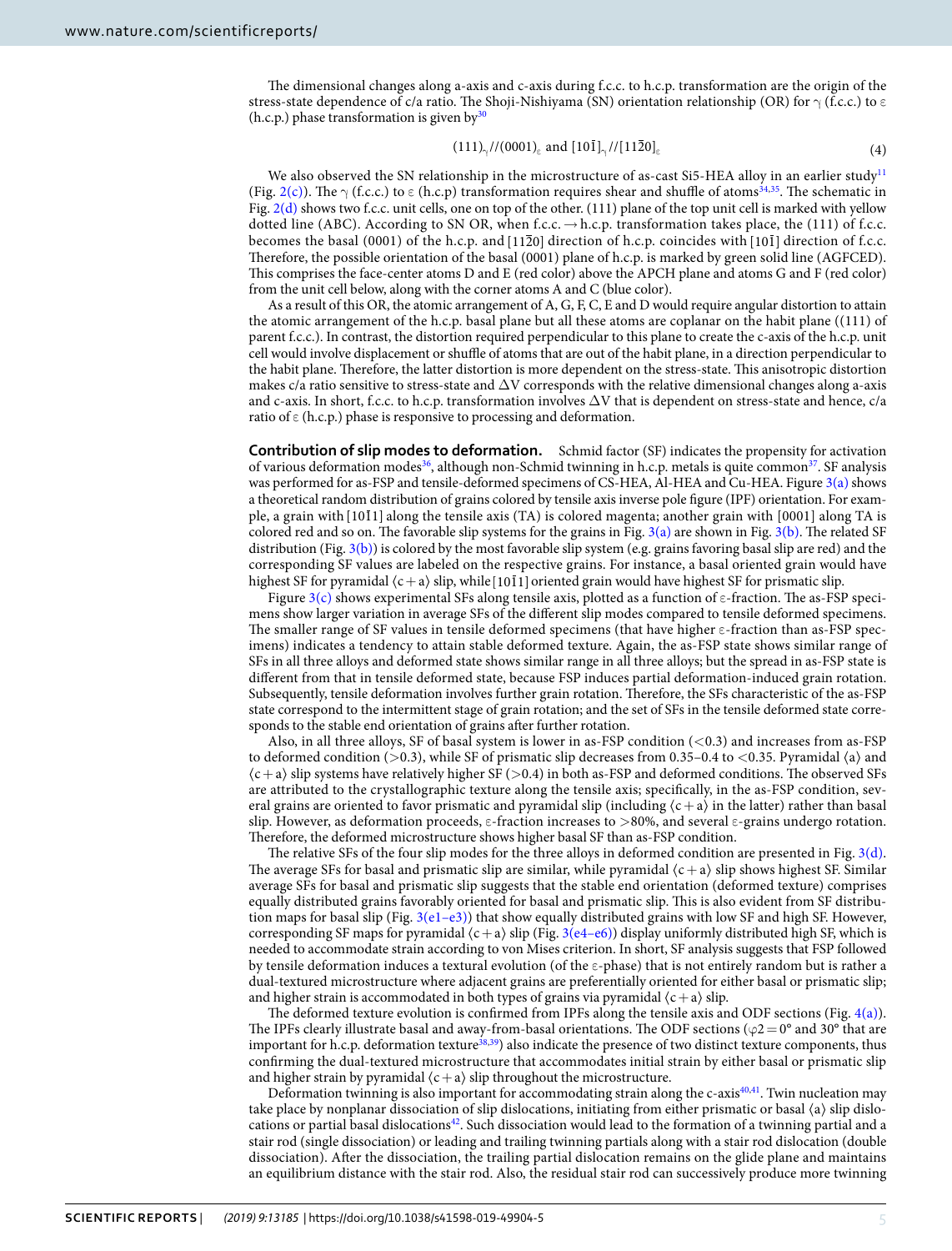

<span id="page-5-0"></span>**Figure 3.** (**a**) A theoretical random distribution of grains colored by tensile axis IPF orientation, and (**b**) related Schmid factor distribution showing favorable slip system of theoretical grain orientation distribution in (**a**). Schmid factors (along tensile axis) of various h.c.p. slip modes in CS-HEA, Al-HEA and Cu-HEA presented as (**c**) function of ε fraction for comparison between as-FSP and deformed conditions, and (**d**) comparison between modes for each of the three alloys in deformed condition. (**e**) EBSD maps showing distribution of Schmid factor along tensile axis for basal and pyramidal  $\langle c + a \rangle$  slip in deformed specimens of the three alloys.

dislocations, provided the leading partial glides sufficiently far away. The respective Burgers vectors of the leading twin partial for each twin system were obtained from the various dissociation reactions corresponding to all 7 possible h.c.p twin systems $42$ , and these are summarized in Table [1.](#page-7-0)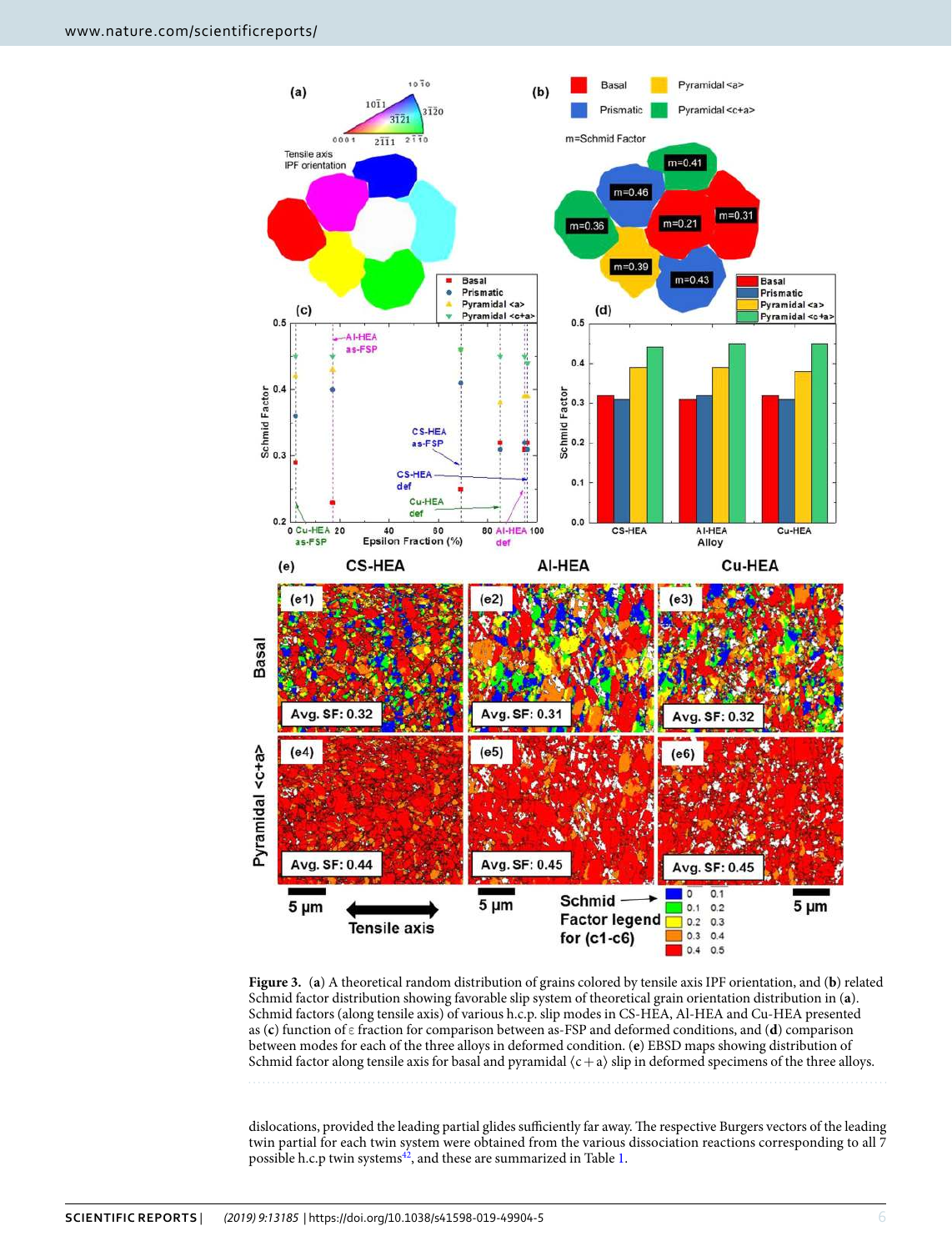

<span id="page-6-0"></span>**Figure 4.** (**a**) Texture along the tensile axis for deformed specimens of CS-HEA, Al-HEA and Cu-HEA, represented as IPFs and ODF sections, and (**b**) schmid factors along tensile axis in as-FSP specimens of Al-HEA and CS-HEA to show the favorability of grains to undergo twinning.

Figure  $4(b)$  presents an analysis of the favorability of grains (in the as-FSP microstructures of Al-HEA and CS-HEA) to undergo twinning by dissociation from basal or prismatic dislocations, based on resolved shear stress on the leading twin partial dislocation of {1012} twinning, which is the most frequently observed twin mode in h.c.p. materials. Interestingly, grains (circled in black) showing lower Schmid factor for basal slip and higher SF for prismatic slip, exhibit higher SF for glide of the leading twin partial. In contrast, grains (outlined by black rectangles) showing higher SF for basal than prismatic slip, exhibit relatively lower SF for the twin partial glide. This confirms that leading twin partials resulting from prismatic dislocation dissociation are more favorably oriented for glide compared to leading twin partials emerging from basal dislocation dissociation. Therefore, in the present microstructures comprising alternate grains oriented favorably for basal and prismatic slip, the grains that are favorably oriented for prismatic slip are more likely to undergo subsequent twinning.

Pyramidal  $\langle c + a \rangle$  slip is important for work hardening or strain accommodation in  $\varepsilon$  (h.c.p.) phase. Hence,  $\langle c + a \rangle$  dislocation densities  $(\rho_{(c+a)})$  were estimated. Figure [5\(a,b\)](#page-8-0) show  $\rho_{(c+a)}$  as functions of c/a ratio and ε-fraction, respectively, for CS-HEA, Al-HEA and Cu-HEA. Britton et al. discussed that the ease of basal slip decreases with decrease in c/a ratio in h.c.p. metals (except Be)<sup>[43](#page-12-19)</sup>; d-electrons increase basal stacking fault energy (SFE) and promote prismatic dislocation dissociation that leads to prismatic slip. Yet, in Be, the absence of d-electrons decreases basal plane SFE and stabilizes dissociation into Shockley partials on the basal plane, thereby making basal slip easier despite low c/a ratio. Also, increasing Al content in Ti-Al alloys decreases the ratio of critical resolved shear stress (CRSS) of basal and prismatic slip and increases CRSS of  $\langle c + a \rangle$  slip<sup>[43](#page-12-19)</sup>. The latter argument suggests that  $\langle c + a \rangle$  slip activity should be inhibited in Al-HEA on account of increased  $\langle c + a \rangle$ CRSS. However, in the present study, both CS-HEA and Al-HEA show increase in  $\rho_{(c+a)}$  from as-cast to as-FSP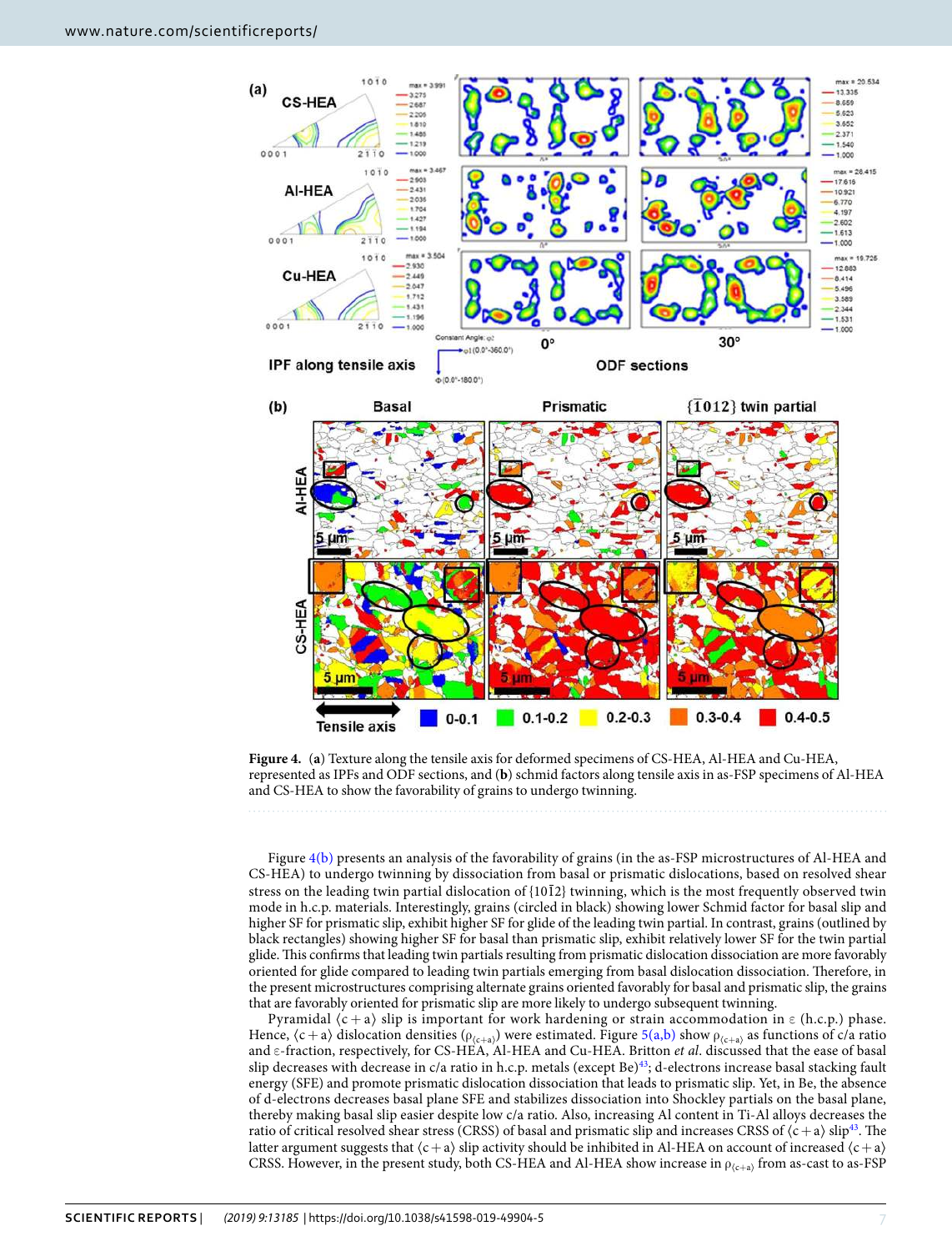<span id="page-7-0"></span>

| Twin<br>plane | <b>Burgers vector</b>                     | Miller<br>indices                           | Remarks                                                              |
|---------------|-------------------------------------------|---------------------------------------------|----------------------------------------------------------------------|
| $\{2111\}$    | $\langle a \rangle + 2\langle c \rangle$  | $\frac{1}{2}$ $\langle 2116 \rangle$        | Single/double dissociation of PB or single dissociation of PP        |
| $\{2112\}$    | $\langle a \rangle + \langle c \rangle$   | $\frac{1}{2}\langle \overline{2}113\rangle$ | Single/double dissociation of PB or single dissociation of PP        |
| $\{2113\}$    | $3\langle a \rangle + 2\langle c \rangle$ | $\langle \overline{2}112 \rangle$           | Single/double dissociation of PB or single dissociation of PP        |
| $\{2114\}$    | $2\langle a \rangle + \langle c \rangle$  | $\frac{1}{2}\langle \overline{4}223\rangle$ | Single/double dissociation of PB or single dissociation of PP        |
| $\{1011\}$    | $3\langle d \rangle + 2\langle c \rangle$ | $\langle 1012 \rangle$                      | Single/double dissociation of PB or pB, or single dissociation of PP |
| ${1012}$      | $3\langle d\rangle + \langle c\rangle$    | $\langle 1011 \rangle$                      | Single/double dissociation of PB or pB, or single dissociation of PP |
| $\{1013\}$    | $9\langle d \rangle + \langle c \rangle$  | $\langle 3031 \rangle$                      | Single/double dissociation of PB or pB                               |
|               | $9\langle d \rangle + 2\langle c \rangle$ | $\langle 3032 \rangle$                      | Single dissociation of PP                                            |

**Table 1.** Burgers vectors of leading twin partial for various h.c.p. twin modes Note:  $\langle a \rangle = \frac{1}{2} \langle \overline{2}110 \rangle$ ;  $\langle c \rangle = \langle 0001 \rangle$ ;  $\langle d \rangle = \frac{1}{3} \langle 1010 \rangle$ ; PB = Perfect Basal dislocation; pB = Partial Basal dislocation; PP = Perfect Prismatic dislocation.

condition with decrease in c/a. Also, Cu-HEA shows increased  $\rho_{(c+a)}$  with decreasing c/a from as-cast to deformed condition. These observations seem to be in line with the hypothesis that lower c/a hinders basal slip and favors  $(c + a)$  slip (while higher c/a hinders  $(c + a)$  slip). Surprisingly, Al-HEA and CS-HEA show counter-intuitive trends from as-FSP to tensile deformed condition. For Al-HEA,  $\rho_{\langle c+a \rangle}$  increases with increasing c/a, while in CS-HEA,  $\rho_{(c+a)}$  decreases with decreasing c/a. This can be explained as follows. Note that, whatever the increase/ decrease in c/a, the ε (h.c.p.) phase in CS-HEA and Al-HEA shows lower than ideal c/a ratio. Lower than ideal c/a inherently increases propensity for non-basal  $\langle c + a \rangle$  slip and this is an important factor. Also, dual-textured microstructural evolution during FSP and tensile deformation induces equal distribution of grains favoring either basal or prismatic slip. When basal and prismatic slip saturate,  $\langle c + a \rangle$  slip accommodates higher strain. In the intermittent deformed state, higher c/a ratio requires more strain accommodation along the c-axis. Therefore, the activity of  $\langle c + a \rangle$  slip strongly depends on c/a ratio. Thus, during transition from the as-FSP to tensile deformed state, increasing c/a ratio in Al-HEA results in increased  $\rho_{\text{(c+a)}},$  while decreasing c/a in CS-HEA is manifest in decreased  $\rho_{\langle c+a \rangle}$ .

The  $\varepsilon$ -fraction dependence of  $\rho_{(c+a)}$  is much simpler to interpret (Fig. [5\(b\)\)](#page-8-0). CS-HEA, Al-HEA and Cu-HEA show decrease in  $\epsilon$ -fraction from as-cast to as-FSP state, but deformation induced by FSP causes increase in  $\rho_{(c+a)}$ in all three alloys. After tensile deformation, all three alloys transform to ε-dominant microstructures, wherein  $\rho_{\text{(c+a)}}$  increases similarly for Cu-HEA and Al-HEA; while  $\rho_{\text{(c+a)}}$  decreases slightly in CS-HEA due to decreased c/a ratio, as explained before. Overall, strain accommodation requirements overcome any phase fraction dependence of  $\rho_{\langle c+a \rangle}$ .

**Strain accommodation by the occurrence of deformation twinning.** Our earlier studies confirmed that apart from  $\langle c + a \rangle$  slip, deformation twinning is also important for strain accommodation<sup>[12](#page-11-6),[13](#page-11-7)</sup>. In the present study, characteristic deformation twins were observed in the ε (h.c.p.) phase in tensile deformed specimens of as-cast Cu-HEA that illustrate the contribution of deformation twinning to strain accommodation. Figure  $5(c)$  shows these twins on the inverse pole figure (IPF) map, phase map and image quality (IQ) map shown in Fig. [5\(c1,c2,c7\),](#page-8-0) respectively. The average twin thickness is 1.55  $\mu$ m ( $\pm$ 0.55). The misorientation angle corresponding to the twin boundaries is 86.2° ( $\pm$ 1.2) (Fig. [5\(c3\)\)](#page-8-0), which is similar to Mg (extension twin involves reorientation by an angle of  $86.6^\circ$ <sup>[44](#page-12-20)</sup>. Therefore, we can conclude that these are extension twins.

Figure  $5(c4)$  shows that Kernel average misorientation (KAM) is higher inside the twins compared to outside the twins in the ε-plate, and confirms that twin formation is strongly influenced by the local stress state or strain distribution[37](#page-12-13)[,45](#page-12-21). The crystallite orientations (denoted by unit cells marked on IPF map with arrow pointing to magnified image of the unit cell in Fig.  $5(c7)$ ) confirm that the martensite plate has c-axis oriented away from the tensile axis, while after reorientation due to twinning, the twinned regions have c-axis aligned close to the tensile axis.

The deformation twins show unique nucleation, propagation and growth characteristics that can be explained from the schematic in Fig. [5\(c5\).](#page-8-0) Twin nucleation depends strongly on local stress state. Due to the acicularity of the parent martensite plate, dislocations moving parallel to the tensile direction have greater mobility compared to dislocations attempting to move perpendicular to the length of the plate (or any other direction aligned at a large angle with the tensile direction). The movement of the latter dislocations is limited to approaching the phase boundaries on either side, where the available path is restricted by the heterogeneous phase interface. As a result, dislocations accumulate at periodic intervals along the martensite plate boundaries, and lead to local stress concentrations at these locations. Under the progressive application of strain, dislocations moving parallel to tensile direction stimulate stress fluctuations, and lead to nucleation of twins. Combined with the effect of crystal orientation, repeated nucleation of the same twin variant occurs. Local stress dependence of twin nucleation intuitively favors the formation of variously oriented twin fronts in polycrystalline microstructures comprising near equiaxed grains. However, in the present case, a double constriction effect acts on the available path for twinning dislocations. The sudden nearly perpendicular reorientation in the twinned volume would, in itself, orient the twin fronts of embryos so that they propagate perpendicular to the length of the martensite plate; however, free propagation in this direction is also restricted by the acicularity of the martensite plate, and the strain gradient along the tensile axis parallel to the length of the martensite plate introduces a translational effect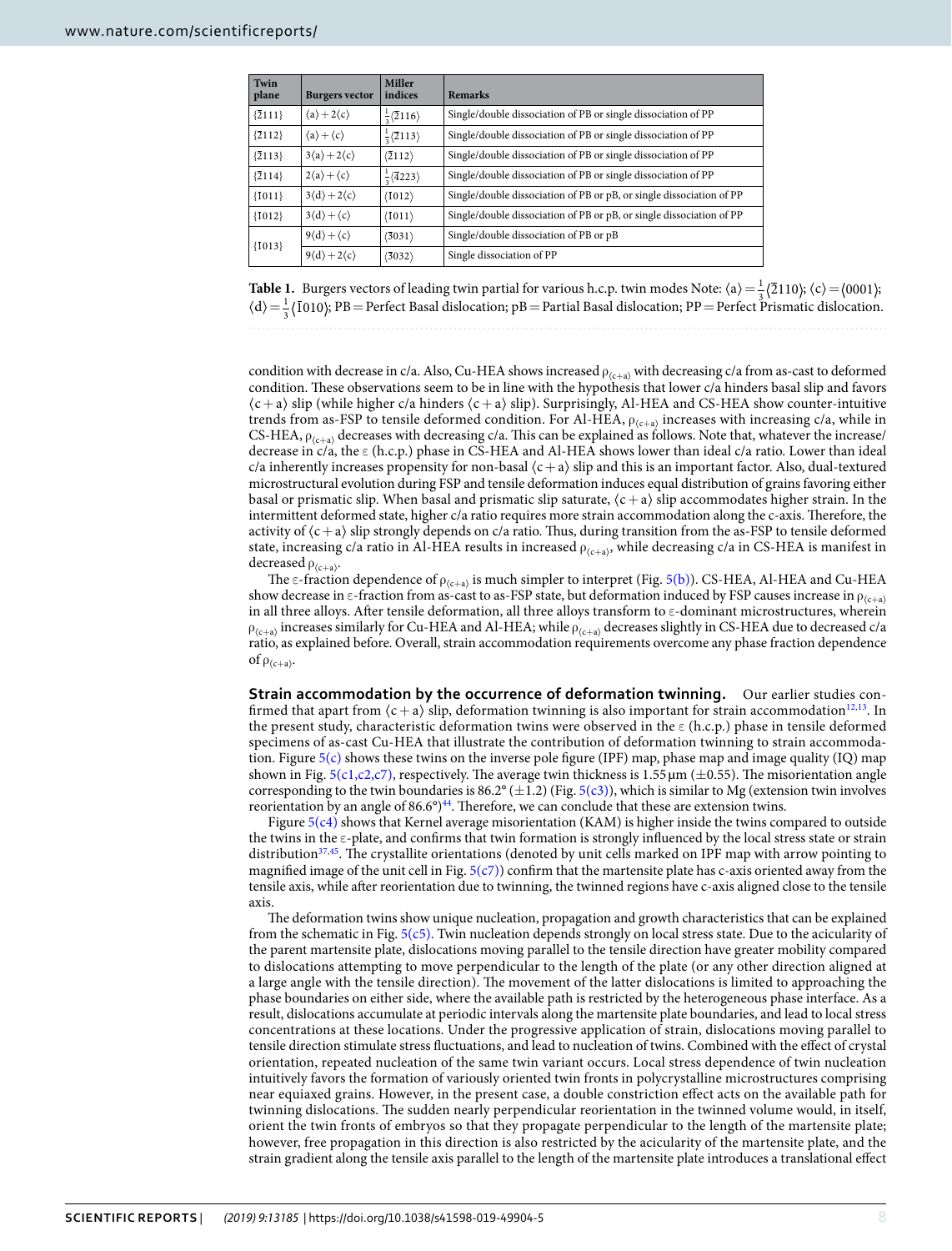

<span id="page-8-0"></span>

on the movement of twinning dislocations at the twin interface. As a result, the only two possible twin front propagation directions are along 45–50° to the martensite boundary that is parallel to the tensile axis (clockwise and counterclockwise make two). Hence, this is the preferred orientation of the repeatedly nucleated twin variant, and results in twins inclined at 45–50° to the martensite plate. Thus, a most unusual 'twin-bridging' mechanism is observed. One twin propagates along 45–50° to reach the martensite boundary on the other side; then propagates 45–50° counterclockwise within the plate to return to the first boundary where it was nucleated; and, then, again propagates at 45–50° clockwise, with a resulting zig-zag twin across the breadth of the plate. While the c/a ratio and grain orientation dependence of twin boundary inclination (48.9° cutoff angle for Zr and 49.1° for Mg) were explained earlier by Arul Kumar et al.<sup>[46](#page-12-22)</sup> from simulations, the present work provides clear experimental evidence of the dependence of twin formation on the combination of geometrical criteria with material characteristics, CRSS, plastic deformation and c/a ratio.

The unique twin-bridging mechanism instead of lateral growth (twin thickening) is significant because twin-bridging represents the strain accommodation capability of the deformation twins. The driving force for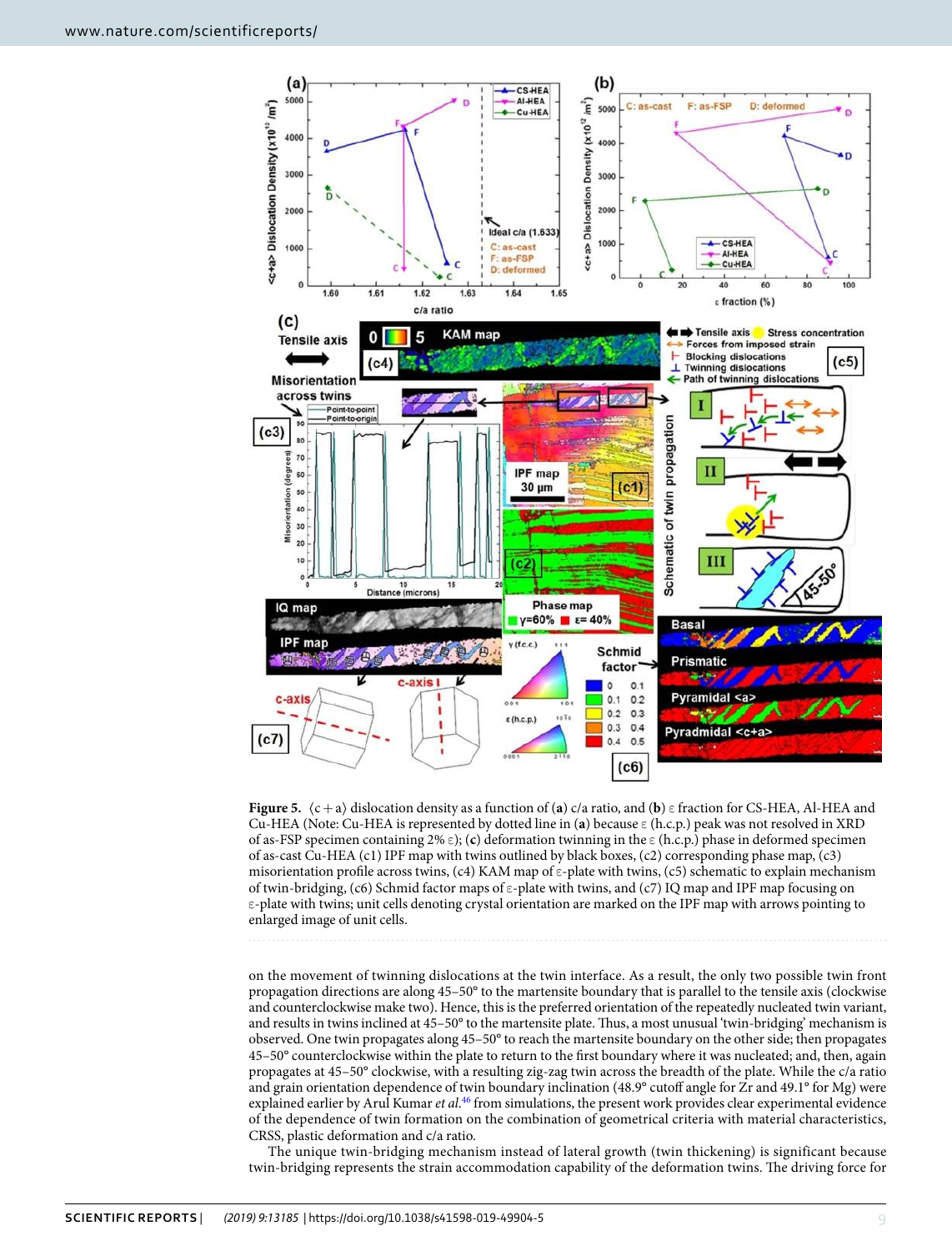

<span id="page-9-0"></span>**Figure 6.** (**a**) TEM bright field image of nano-scale twins in as-cast CS-HEA, (**b**) corresponding virtual bright field image from PED. (**c**) OIM superimposed on virtual dark field image from PED to show different twin variants, and (**d**) schematic deformation mechanisms map to illustrate comparison of present HEAs with other HEAs in literature<sup>[8,](#page-11-4)[10](#page-11-15),[12](#page-11-6),[13](#page-11-7),[47](#page-12-23)-60</sup>.

twin growth is insufficient, yet twinning activity does not saturate because twinning is necessary to accommodate strain; the result is forced twin propagation in a preferred direction to accommodate strain across the width of the martensite plate. Further, Fig. [5\(c6\)](#page-8-0) shows that the Schmid factors of basal, prismatic and pyramidal  $\langle a \rangle$  slip are low inside the twins (yellow, blue and green, respectively), while that of pyramidal  $(c + a)$  slip is high (red). Thus, after twin-bridging, the only mode of accommodating strain along c-axis within the twinned regions, is pyramidal  $\langle c + a \rangle$  slip.

While twin-bridging is a special case of strain accommodation by ε-twinning in tensile deformed specimen of as-cast Cu-HEA, the propensity for these TRIP-HEAs to form ε-twins is strongly connected to their alloy design induced microstructural constitution. For example, CS-HEA shows ε (h.c.p.) dominant microstructure in the as-cast condition itself. TEM characterization of as-cast CS-HEA revealed the presence of nano-scale twins in the microstructure (Fig.  $6(a)$ ). Further, precession electron diffraction (PED) confirmed the formation of primary and secondary twins of different variants (Fig.  $6(b,c)$ ). Note that, even twinning at the nano-scale exhibits interesting nucleation, propagation and growth tendency. One evidently observed example is the propagation of the twins marked by white arrows (Fig. [6\(c\)\)](#page-9-0) through twin boundaries into the adjacent variant. The origin of such unique twin nucleation and propagation characteristics will be investigated in our future studies. Nevertheless, the present study unambiguously confirms the importance of ε-twinning in our TRIP-HEAs and also reveals that ε-twins nucleated in these alloys often undergo unconventional propagation/growth. The latter propensity increases the probability of achieving high work hardening through ε-twinning.

**Overview of deformation mechanisms in HEAs.** The present study showed that transformative HEAs use multiple deformation mechanisms to accommodate strain, justifying their excellent mechanical response discussed in previous studies<sup>[12,](#page-11-6)[13](#page-11-7)</sup>. A schematic deformation mechanisms map comparing these HEAs with various HEAs in literature illustrates the various strength-ductility regimes (Fig. [6\(d\)](#page-9-0)).

The strength-ductility index (SDI = (true UTS - YS)  $\times$  uniform elongation) is plotted against UTS to summa-rize SDI-UTS combinations achieved for various HEAs. Earlier work by Li et al.<sup>[8](#page-11-4)[,47](#page-12-23)</sup> confirmed that using multiple mechanisms like TRIP and TWIP is a pathway to overcome the strength-ductility trade-off. We achieved the objective of increased SDI by activating multiple deformation mechanisms by combining metastability-based alloy design with thermomechanical processing (FSP route) induced microstructural flexibility. Exceptional SDI-UTS was possible in our CS-HEA, Al-HEA and Cu-HEA alloys by combining conventional mechanisms like grain refinement with TRIP effect and h.c.p. deformation mechanisms.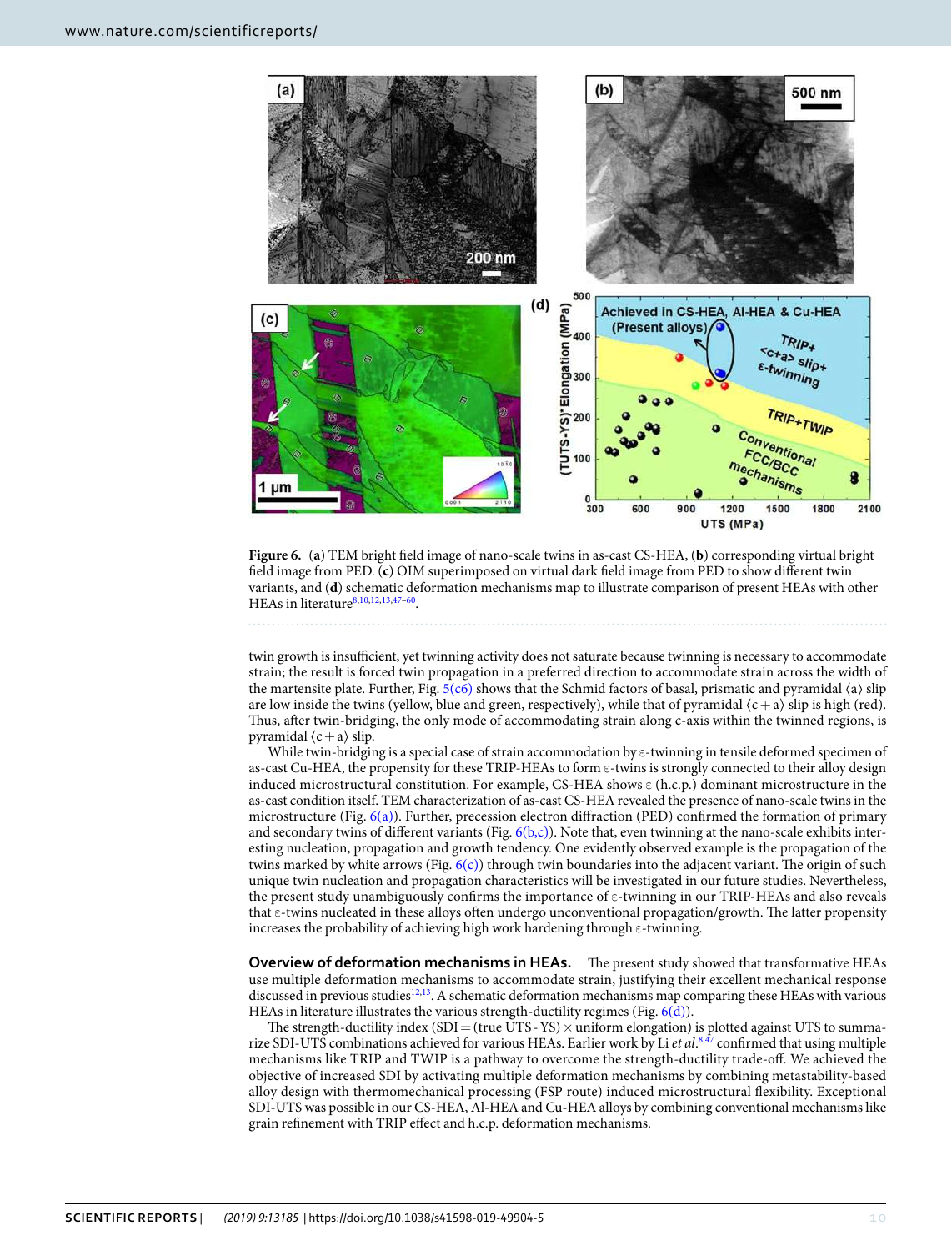<span id="page-10-0"></span>

| <b>Alloy Designation</b> | Nominal composition (at. %)                  |
|--------------------------|----------------------------------------------|
| Si3-HEA                  | $Fe_{42}Mn_{30}Co_{10}Cr_{15}Si_3$           |
| Si5-HEA                  | $Fe_{42}Mn_{28}Co_{10}Cr_{15}Si_5$           |
| CS-HEA                   | $Fe_{40}Mn_{20}Co_{20}Cr_{15}Si_{5}$         |
| Al-HEA                   | $Fe_{39}Mn_{20}Co_{20}Cr_{15}Si_{5}Al_{1}$   |
| Cu-HEA                   | $Fe_{38.5}Mn_{20}Co_{20}Cr_{15}Si_5Cu_{1.5}$ |

**Table 2.** Nominal compositions of HEAs in the present study.

### **Summary**

The present study showed that the  $\varepsilon$  (h.c.p.) phase in transformative HEAs exhibits c/a ratio similar to Mg in the as-cast condition. The c/a ratio and transformation volume are responsive to alloy chemistry, microstructure and stress state. Microstructural evolution of the ε-phase during FSP followed by deformation is such that a dual texture is developed with progressive strain, wherein alternate grains orient themselves for basal and prismatic slip to accommodate initial strain; subsequently, higher strain is accommodated by pyramidal  $\langle c + a \rangle$  slip and deformation twinning. Therefore, these alloys use multiple deformation mechanisms to achieve excellent strength-ductility index. Also, a unique twin-bridging phenomenon was observed that experimentally proved earlier theoretical predictions of characteristic twin boundary inclination.

### **Methods**

The five HEAs studied in the present investigation, their alloy designations and nominal compositions are shown in Table [2.](#page-10-0) The theoretical background for composition design (of these alloys) based on phase diagrams was discussed in detail in a previous study by Nene et al.<sup>[10](#page-11-15)</sup>. The alloys were produced by vacuum arc-casting in a cold copper crucible, using pure metals and ingot dimensions of  $300 \times 100 \times 6$  mm<sup>3</sup>. The chamber was backfilled with argon to 1 atm. prior to each melt.

Friction stir processing (FSP) was performed on the as-cast HEA sheets using a tungsten-rhenium (W-Re) processing tool with 12 mm shoulder diameter with tapered pin, 7.5 mm root diameter, 6 mm pin tip diameter and 3.5 mm pin length. Double-pass (D-pass) FSP was performed with tool rotation rate of 350 rotations/min (rpm) in the first pass, followed by a second overlapping pass at 150 rpm. The traverse speed and tilt angle were 50.8 mm/min and 2°, respectively. The plunge depth in the first and second pass was 3.65 mm and 3.70 mm, respectively.

Flat (rectangular) dogbone-shaped mini-tensile specimens with gage length 5 mm, width 1.25 mm and thickness 1 mm were machined out using a mini computer numerical control machine from 1 mm below the surface from the stirred region of the as-FSP material. Room-temperature tensile tests to failure were carried out in a mini-tensile tester at initial strain rate of  $10^{-3}$  s<sup>-1</sup>.

X-ray diffraction (XRD) measurements of as-cast, as-FSP and tensile-deformed specimens were performed with a Rigaku Ultima III diffractometer and Cu K $\alpha$  radiation operating at 40 kV and 44 mA. Lattice parameters of γ (f.c.c.) and ε (h.c.p.) phases and c/a ratio of ε (h.c.p.) phase were calculated from XRD peak positions using the following procedure. The peak positions (2 $\theta$ ) were noted and interplanar spacing  $d_{hkl}$  was calculated from Bragg's law using,

$$
d_{hkl} = \frac{\lambda}{2\sin\theta} \tag{5}
$$

<span id="page-10-1"></span>where  $\lambda$  is the wavelength of X-ray. The relationship between  $d_{hkl}$  and lattice parameters for  $\gamma$  (f.c.c.) and  $\varepsilon$  (h.c.p.) crystal structures are given by Eqs ([6\)](#page-10-1) and [\(7\)](#page-10-2), respectively.

$$
\frac{1}{(d_{hkl})_{fcc}} = \frac{\sqrt{h^2 + k^2 + l^2}}{a_{fcc}}
$$
(6)

$$
\frac{1}{(d_{hkl})_{\text{hp}}^2} = \frac{4}{3} \left( \frac{h^2 + hk + k^2}{a_{\text{hep}}^2} \right) + \frac{l^2}{c_{\text{hep}}^2} \tag{7}
$$

<span id="page-10-2"></span>The (111) and (200) peaks were used to obtain  $a_{\text{fcc}}$  for the  $\gamma$  (f.c.c.) phase and (002) and (100) peaks were used to obtain  $c_{\text{hcp}}$  and  $a_{\text{hcp}}$ , respectively, of the  $\varepsilon$  (h.c.p.) phase. The lattice parameters  $c_{\text{hcp}}$  and  $a_{\text{hcp}}$  so obtained were used to calculate c/a ratio of the  $\varepsilon$  (h.c.p.) phase.

<span id="page-10-3"></span>Transmission electron microscopy (TEM) specimens of CS-HEA in as-cast and D-pass FSP conditions were prepared by focused ion beam (FIB) milling process using FEI Nova 200 NanoLab Dual Beam FIB/FESEM. TEM characterization was carried out using a FEI Tecnai G2 F20 S-Twin 200 keV field emission TEM. The c/a ratio of ε (h.c.p.) phase in as-cast CS-HEA was also verified from TEM diffraction pattern (DP). The procedure for obtaining c/a ratio from TEM DP with [1120] zone axis is as follows,

$$
\frac{1}{d_{hkl}^2} = \frac{R_{hkl}^2}{\lambda^2 L^2}
$$
\n(8)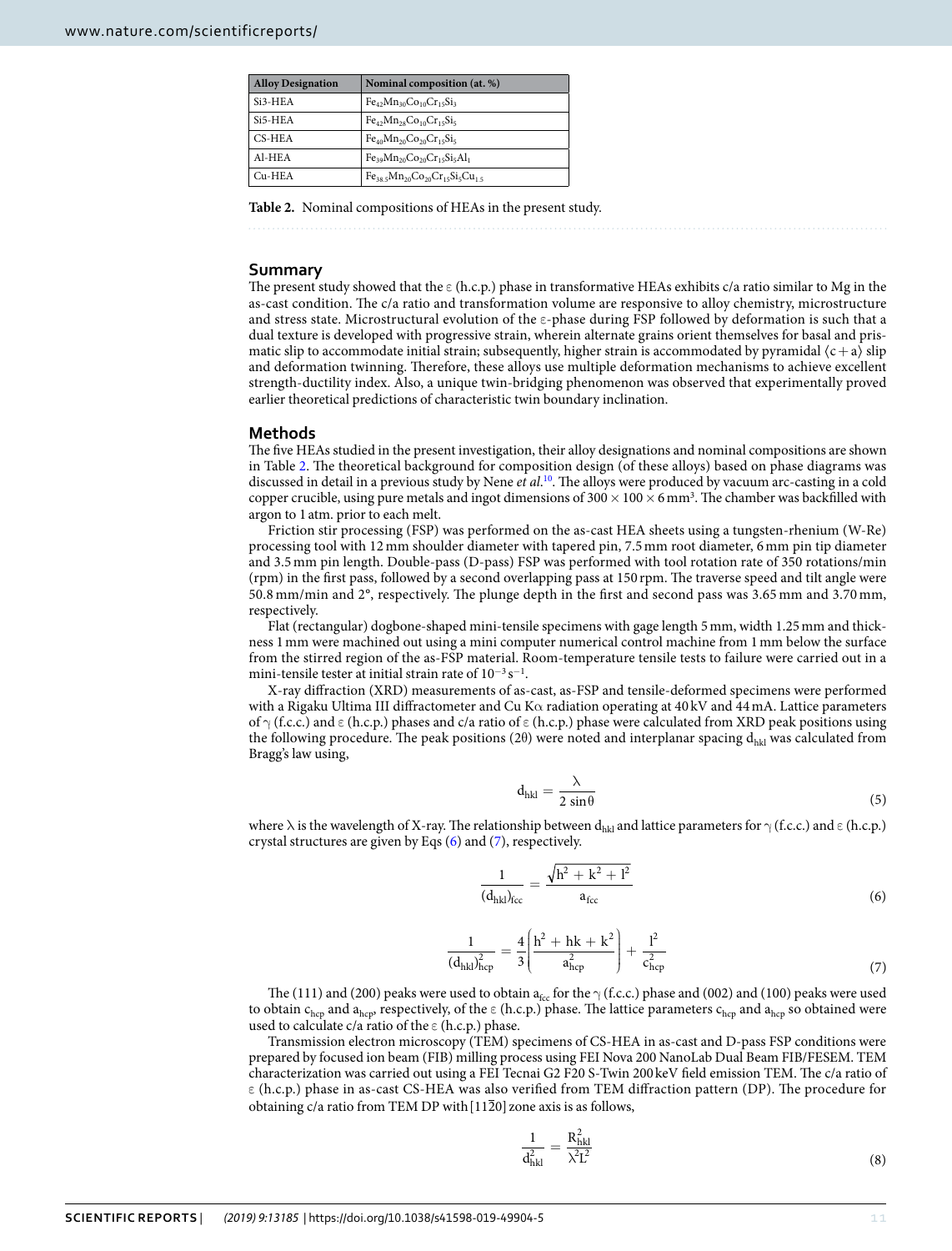where  $R_{hkl}$  is the distance of the diffraction spot corresponding to (hkl) from the central spot,  $\lambda$  is the wavelength of electron and L is the camera length of the TEM. Using Eq. [\(7\)](#page-10-2), we get the relationships,

$$
\frac{1}{d_{001}^2} = \frac{1}{c_{\text{hp}}^2} \tag{9}
$$

$$
\frac{1}{d_{100}^2} = \frac{4}{3a_{\text{hp}}^2} \tag{10}
$$

<span id="page-11-16"></span>Now, using Eqs  $(8-10)$  $(8-10)$ , we can get c/a ratio,

$$
\frac{c_{\text{hcp}}}{a_{\text{hcp}}} = \frac{\sqrt{3} R_{100}}{2 R_{001}}
$$
\n(11)

TEM based OIM - PED was carried out on as-cast CS-HEA TEM foil, to observe nano-scale ε (h.c.p.) twins, prepared using FEI Nova 200 NanoLab Dual Beam FIB/FESEM. The data was acquired on FEI Tecnai G2 F20 S-Twin 200 keV using NanoMEGAS system. The parameters were set at C2 aperture of 30 µm, spot size of around 2 nm (spot size of 8 on the FEI system), camera length of 135 mm and step size of 10 nm. The data acquired using TOPSPIN 3.0 software was analyzed by ACOM software where reference bank of diffraction patterns were compared with the current data, resulting in OIM information presented in Fig. [6\(c\).](#page-9-0)

Microstructural characterization by electron backscatter diffraction (EBSD) of as-cast, as-FSP and tensile-deformed specimens was performed using a FEI Nova Nano SEM 230 equipped with Hikari Super EBSD detector at an operating voltage of 20 kV. TEAM<sup>TM</sup> software enabled data acquisition and TSL OIM Version 8 software was used for data analysis. Typical step sizes of EBSD acquisition at various magnifications were 0.9 µm, 0.2  $\mu$ m and 0.08  $\mu$ m at 500 × (300  $\mu$ m × 238  $\mu$ m), 2000 × (75  $\mu$ m × 60  $\mu$ m) and 6000 × (25  $\mu$ m × 20 $\mu$ m), respectively. Phase fractions reported from EBSD were obtained by averaging three or more scans.

#### **Data Availability**

The raw/processed data required to reproduce these findings cannot be shared at this time, as the data are also part of other ongoing studies.

#### **References**

- <span id="page-11-0"></span> 1. Cantor, B., Chang, I. T. H., Knight, P. & Vincent, A. J. B. Microstructural development in equiatomic multicomponent alloys. Mater. Sci. Eng. A **375–377**, 213–218 (2004).
- 2. Yeh, J.-W. et al. Nanostructured high-entropy alloys with multiple principal elements: Novel alloy design concepts and outcomes. Adv. Eng. Mater. **6**, 299–304 (2004).
- 3. Zhang, Y. et al. Microstructures and properties of high-entropy alloys. Prog. Mater. Sci. **61**, 1–93 (2014).
- <span id="page-11-1"></span>4. Miracle, D. B. & Senkov, O. N. A critical review of high entropy alloys and related concepts. Acta Mater. **122**, 448–511 (2017).
- <span id="page-11-2"></span>5. Trichter, F. A study of  $\gamma \to \varepsilon$  phase transformation in Fe-Mn alloys induced in high pressure and plastic deformation. Scripta Metall. **12**, 431–434 (1978).
- 6. Martin, S., Ullrich, C. & Rafaja, D. Deformation of austenitic CrMnNi TRIP/TWIP steels: Nature and role of the ε-martensite. Mater. Today Proc. **2S**, S643–S646 (2015).
- <span id="page-11-3"></span> 7. Martin, S., Wolf, S., Martin, U., Kruger, L. & Rafaja, D. Deformation mechanisms in austenitic TRIP/TWIP steel as a function of temperature. Metall. Mater. Transac. A **47A**, 49–58 (2016).
- <span id="page-11-4"></span> 8. Li, Z., Pradeep, K. G., Deng, Y., Raabe, D. & Tasan, C. C. Metastable high-entropy dual-phase alloys overcome the strength-ductility trade-off. Nature. **534**, 227–230 (2016).
- 9. Li, Z. & Raabe, D. Strong and ductile non-equiatomic high-entropy alloys: Design, processing, microstructure, and mechanical properties. JOM. **69**, 2099–2106 (2017).
- <span id="page-11-15"></span>10. Nene, S. S. et al. Extremely high strength and work hardening ability in a metastable high entropy alloy. Sci. Reports. **8**, 9920 (2018).
- <span id="page-11-5"></span> 11. Sinha, S. et al. Microstructural evolution and deformation behavior of Ni-Si- and Co-Si-containing metastable high entropy alloys. Metall. Mater. Transac. A **50**, 179–190 (2019).
- <span id="page-11-6"></span> 12. Nene, S. S. et al. Reversed strength-ductility relationship in microstructurally flexible high entropy alloy. Scripta Mater. **154**, 163–167 (2018).
- <span id="page-11-7"></span> 13. Nene, S. S. et al. Unexpected strength-ductility response in an annealed, metastable, high-entropy alloy. Appl. Mater. Today. **13**, 198–206 (2018).
- <span id="page-11-8"></span> 14. Sinha, S. et al. Revealing the microstructural evolution in a high entropy alloy enabled with transformation, twinning and precipitation. Materialia. **6**, 100310 (2019).
- <span id="page-11-9"></span> 15. Palanivel, S., Arora, A., Doherty, K. J. & Mishra, R. S. A framework for shear driven dissolution of thermally stable particles during friction stir welding and processing. Mater. Sci. Eng. A **678**, 308–314 (2016).
- <span id="page-11-10"></span> 16. Kim, H. Y., Ikehara, Y., Kim, J. I., Hosoda, H. & Miyazaki, S. Martensitic transformation, shape memory effect and superelasticity of Ti–Nb binary alloys. Acta Mater. **54**, 2419–2429 (2006).
- 17. Wang, M., Jiang, M., Liao, J., Guo, S. & Zhao, X. Martensitic transformation involved mechanical behaviors and wide hysteresis of NiTiNb shape memory alloys. Pro. Nat. Sci. Mater. **22**, 130–138 (2012).
- 18. Firstov, G. et al. Electronic and crystal structure of the high entropy TiZrHfCoNiCu intermetallics undergoing martensitic transformation. MATEC Web Conf. **33**, 06006-1–06006-4 (2015).
- 19. Firstov, G., Kosorukova, T. A., Koval, Y. N. & Odnosum, V. V. High entropy shape memory alloys. Mater. Today Proc. **2S**, S499–S504 (2015).
- <span id="page-11-11"></span>20. Canadinc, D. et al. Ultra-high temperature multi-component shape memory alloys. Scripta Mater. **158**, 83–87 (2019).
- <span id="page-11-12"></span> 21. Bu, Y. et al. Nonbasal slip systems enable a strong and ductile hexagonal-close-packed high-entropy phase. Phys. Rev. Lett. **122**, 075502-1–075502-6 (2019).
- <span id="page-11-13"></span> 22. Stanford, N. & Dunne, D. P. Effect of Si on the reversibility of stress-induced martensite in Fe–Mn–Si shape memory alloys. Acta Mater. **58**, 6752–6762 (2010).
- <span id="page-11-14"></span> 23. Häussermann, U. & Simak, S. I. Origin of the c/a variation in hexagonal close-packed divalent metals. Phys. Rev. B **64**, 245114-1–245114-10 (2001).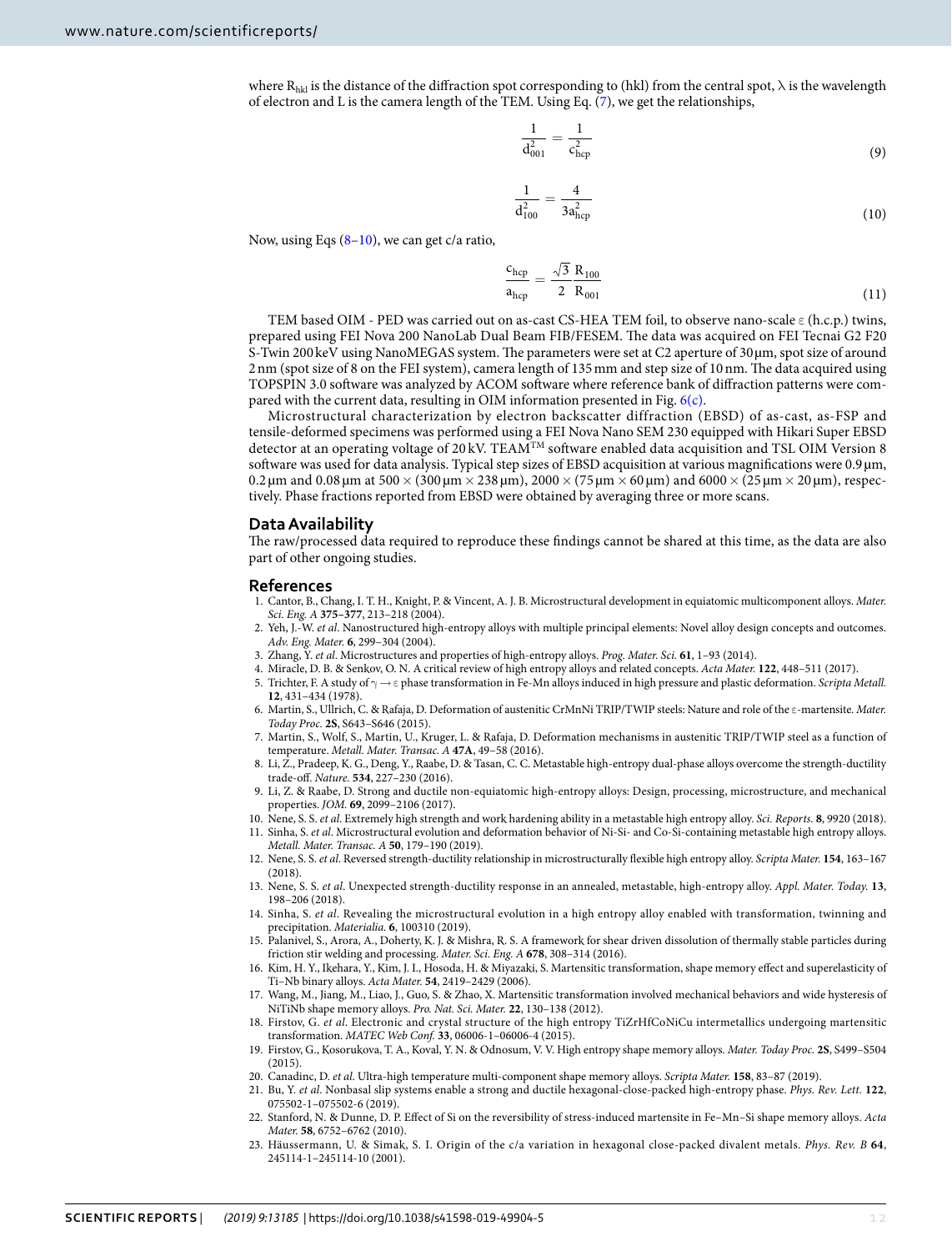- <span id="page-12-0"></span> 24. Park, J. S. & Chang, Y. W. The effect of alloying elements on the c/a ratio of magnesium binary alloys. Adv. Mater. Res. **26–28**, 95–98  $(2007)$
- <span id="page-12-1"></span>25. Djaziri, S. et al. Deformation-induced martensite: A new paradigm for exceptional steels. Adv. Mater. **28**, 7753–7757 (2016).
- <span id="page-12-3"></span><span id="page-12-2"></span> 26. Sinha, S. et al. Nanoindentation behavior of high entropy alloys with transformation-induced plasticity. Sci. Reports. **9**, 6639 (2019). 27. Bassett, W. A. & Huang, E. Mechanism of the body-centered cubic-hexagonal close-packed phase transition in iron. Science. **238**,
- 780–783 (1987).
- <span id="page-12-4"></span>28. Magee, C. L. & Davies, R. G. On the volume expansion accompanying the f.c.c. to b.c.c. transformation in ferrous alloys. Acta Metall. **20**, 1031–1043 (1972).
- <span id="page-12-5"></span> 29. Moyer, J. M. & Ansell, G. S. The volume expansion accompanying the martensite transformation in iron-carbon alloys. Met. Trans. A **6A**, 1785–1791 (1975).
- <span id="page-12-6"></span> 30. Nishiyama, Z. Martensitic Transformation. In Materials Science Series (eds Fine, M. E., Meshii, M. & Waymann, C. M.) 14–134 (Academic Press, 1978).
- <span id="page-12-7"></span>Vei, S., Kim, J. & Tasan, C. C. Boundary micro-cracking in metastable Fe<sub>45</sub>Mn<sub>35</sub>Co<sub>10</sub>Cr<sub>10</sub> high-entropy alloys. Acta Mater. **168**, 76–86 (2019).
- <span id="page-12-8"></span>32. Sato, A., Chishima, E., Soma, K. & Mori, T. Shape memory effect in  $\gamma - \epsilon$  transformation in Fe-30Mn-1Si alloy single crystals. Acta Metall. **30**, 1177–1183 (1982).
- <span id="page-12-9"></span>33. Nascimento, F. C., Mei, P. R., Cardoso, L. P. & Otubo, J. Grain size effect on the structural parameters of the stress induced  $\varepsilon_{\text{hor}}$ martensite in iron-based shape memory alloy. Mater. Res. **11**, 63–67 (2008).
- <span id="page-12-10"></span>34. Cayron, C. Angular distortive matrices of phase transitions in the fcc–bcc–hcp system. Acta Mater. **111**, 417–441 (2016).
- <span id="page-12-11"></span>35. Yang, X.-S., Sun, S., Ruan, H.-H., Shi, S.-Q. & Zhang, T.-Y. Shear and shuffling accomplishing polymorphic fcc  $\gamma \to hcp \epsilon \to bct$   $\alpha$ martensitic phase transformation. Acta Mater. **136**, 347–354 (2017).
- <span id="page-12-12"></span>36. Nan, X.-L. et al. Effect of c/a axial ratio on Schmid factors in hexagonal close-packed metals. Scripta Mater. **68**, 530–533 (2013).
- <span id="page-12-13"></span> 37. Arul Kumar, M., Kanjarla, A. K., Niezgoda, S. R., Lebensohn, R. A. & Tome, C. N. Numerical study of the stress state of a deformation twin in magnesium. Acta Mater. **84**, 349–358 (2015).
- <span id="page-12-14"></span> 38. Schlosser, F., Schwindt, C., Fuster, V., Tommasi, A. & Signorelli, J. W. Crystallographic texture evolution of a zinc sheet subjected to different strain paths. Metall. Mater. Transac. A **48**, 2858–2867 (2017).
- <span id="page-12-15"></span>39. Wang, Y. N. & Huang, J. C. Texture analysis in hexagonal materials. Mater. Chem. Phys. **81**, 11–26 (2003).
- <span id="page-12-16"></span>40. Barnett, M. R. Twinning and the ductility of magnesium alloys Part I: "Tension" twins. Mater. Sci. Eng. A **464**, 1–7 (2007).
- <span id="page-12-17"></span>41. Barnett, M. R. Twinning and the ductility of magnesium alloys Part II. "Contraction" twins. Mater. Sci. Eng. A **464**, 8–16 (2007).
- <span id="page-12-18"></span>42. Capolungo, L. & Beyerlein, I. J. Nucleation and stability of twins in hcp metals. Phys. Rev. B. **78**, 024117-1–024117-19 (2008).
- <span id="page-12-19"></span> 43. Britton, T. B., Dunne, F. P. E. & Wilkinson, A. J. On the mechanistic basis of deformation at the microscale in hexagonal close-packed metals. Proc. Roy. Soc. A **471**, 20140881-1–20140881-29 (2015).
- <span id="page-12-20"></span> 44. Clausen, B., Tome, C. N., Brown, D. W. & Agnew, S. R. Reorientation and stress relaxation due to twinning: Modeling and experimental characterization for Mg. Acta Mater. **56**, 2456–2468 (2008).
- <span id="page-12-21"></span> 45. Arul Kumar, M., Beyerlein, I. J. & Tome, C. N. Effect of local stress fields on twin characteristics in HCP metals. Acta Mater. **116**, 143–154 (2016).
- <span id="page-12-22"></span> 46. Arul Kumar, M., Beyerlein, I. J., McCabe, R. J. & Tome, C. N. Grain neighbour effects on twin transmission in hexagonal closepacked materials. Nature Comm. **7**, 13826-1–13826-9 (2016).
- <span id="page-12-23"></span> 47. Li, Z., Tasan, C. C., Springer, H., Gault, B. & Raabe, D. Interstitial atoms enable joint twinning and transformation induced plasticity in strong and ductile high-entropy alloys. Sci. Reports. **7**, 40704-1–40704-7 (2017).
- 48. Schuh, B. et al. Mechanical properties, microstructure and thermal stability of a nanocrystalline CoCrFeMnNi high-entropy alloy after severe plastic deformation. Acta Mater. **96**, 258–268 (2015).
- 49. Cai, B. et al. Deformation mechanisms of Mo alloyed FeCoCrNi high entropy alloy: In situ neutron diffraction. Acta Mater. **127**, 471–480 (2017).
- 50. Diao, H. Y., Feng, R., Dahmen, K. A. & Liaw, P. K. Fundamental deformation behavior in high-entropy alloys: An overview. Curr. Opin. Solid St. M. **21**, 252–266 (2017).
- 51. He, J. Y. et al. A precipitation-hardened high-entropy alloy with outstanding tensile properties. Acta Mater. **102**, 187–196 (2016).
- 52. Joo, S.-H. et al. Tensile deformation behavior and deformation twinning of an equimolar CoCrFeMnNi high-entropy alloy. Mater. Sci. Eng. A **689**, 122–133 (2017).
- 53. Laplanche, G., Kostka, A., Horst, O. M., Eggeler, G. & George, E. P. Microstructure evolution and critical stress for twinning in the CrMnFeCoNi high-entropy alloy. Acta Mater. **118**, 152–163 (2016).
- 54. Komarasamy, M., Kumar, N., Mishra, R. S. & Liaw, P. K. Anomalies in the deformation mechanism and kinetics of coarse-grained high entropy alloy. Mater. Sci. Eng. A **654**, 256–263 (2016).
- 55. Otto, F. et al. The influences of temperature and microstructure on the tensile properties of a CoCrFeMnNi high-entropy alloy. Acta Mater. **61**, 5743–5755 (2013).
- 56. Qiu, Z., Yao, C., Feng, K., Li, Z. & Chu, P. K. Cryogenic deformation mechanism of CrMnFeCoNi high-entropy alloy fabricated by laser additive manufacturing process. Int. J. Light. Mater. Manufac. **1**, 33–39 (2018).
- 57. Sun, S. J. et al. Enhanced strength and ductility of bulk CoCrFeMnNi high entropy alloy having fully recrystallized ultrafine-grained structure. Mater. Des. **133**, 122–127 (2017).
- 58. Moon, J. et al. Microstructure and mechanical properties of high-entropy alloy  $\rm{Co_{20}Cr_{26}Fe_{20}Mn_{20}Ni_{14}}$  processed by high-pressure torsion at 77 K and 300 K. Sci. Reports. **8**, 11074-1–11074-12 (2018).
- 59. Deng, Y. et al. Design of a twinning-induced plasticity high entropy alloy. Acta Mater. **94**, 124–133 (2015).
- <span id="page-12-24"></span> 60. Fu, S. et al. Deformation mechanisms and work-hardening behavior of transformation-induced plasticity high entropy alloys by in -situ neutron diffraction. Mater. Res. Lett. **6**, 620–626 (2018).

# **Acknowledgements**

The work was carried out under the cooperative agreement of University of North Texas with the U.S. Army Research Laboratory (W911NF-18-2-0067). The authors thank Materials Research Facility at University of North Texas for access to microscopy facilities. The authors also thank Shivakant Shukla and Priyanshi Agrawal for performing FIB milling for TEM specimen preparation.

# **Author Contributions**

S.S., S.S.N., M.F., K.L., P.A., R.S.M. designed the research work. S.S., S.S.N., M.F., K.L., P.A. performed the experimental work. S.S., S.S.N., M.F., K.L., P.A. and R.S.M. analyzed the results. S.S. and R.S.M. drafted the manuscript. All authors discussed the results and contributed to the final manuscript.

# **Additional Information**

**Supplementary information** accompanies this paper at [https://doi.org/10.1038/s41598-019-49904-5.](https://doi.org/10.1038/s41598-019-49904-5)